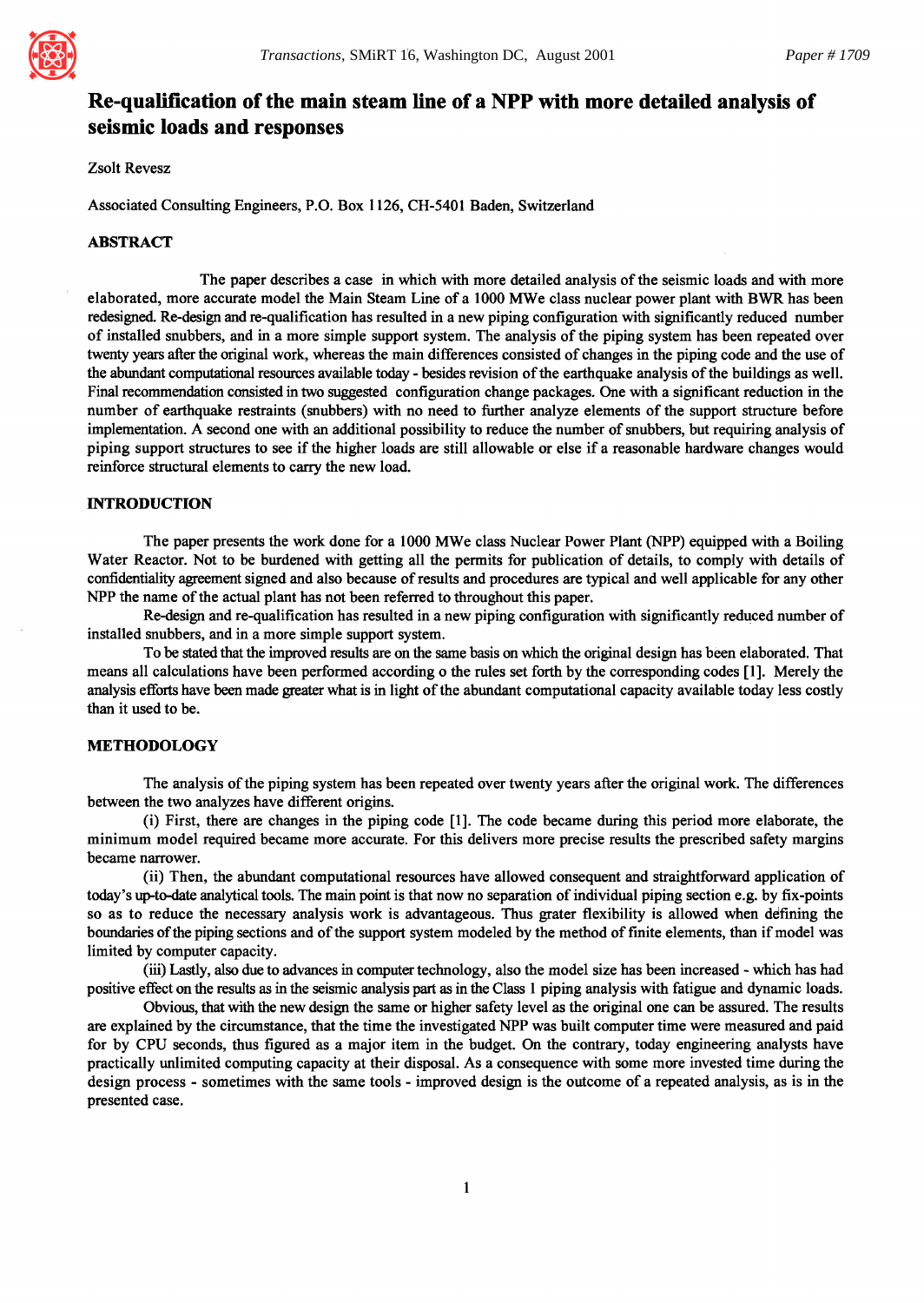## **Earthquake Spectra Revision**

This is not discussed here in detail, partly because earthquake data were used in the piping analysis as a black box. A glance at the results of the revised earthquake analysis allowed the conclusion that earthquake loads calculated on this basis would be lower Without going into details be stated here that this effect alone does not explain the extent of reduction of the necessary number of earthquake restraints. The other effects, because they constitutes the merits of the present work, be handled in individual sections below:

## **Full Multi Level Response Spectrum Analysis**

Full multi level response spectrum analysis has been performed this time. The computer software used for piping analysis was PIPESTRESS [2]. Response spectrum analysis with component load cases to take into account the effect of the modes left out from the frequency analysis, is state-of the-art now. The so called rigid body modes, the left-out-forces in fact estimate a safety margin for the part of the solution which has not been covered by the frequency analysis. It is widely accepted by now, that the more modes are included in the frequency analysis, the more precise and reliable the results are, and that a fair number of modes allows computation of a reliable and also mathematically correct estimate [3]. Therefore, the left-out-force method delivers conservative results even if some modes where lost during frequency analysis.. To perform frequency analysis of large and complex systems to higher modes is not always a routine task. During the work presented here care has been taken to calculate all natural vibration modes into the flexibility analysis. That flexible modes where omitted during the flexibility analysis earlier, that does not mean that earlier results are invalid, but implicate that they may be overly conservative. During the work presented here care has been taken to calculate all flexible modes up to 33 Hz for earthquake loads.

Consequent use of the multi level approach also allowed to obtain more precise and less conservative computed stresses. In case of the multi-level analysis technique can be said, and has to be said, that the use of envelope spectra does not always leads to conservative results - a fact surprising for those not familiar with the subject but known for quite a long time.

## **Fatigue Analysis**

There have been calculations to assess the structural damage suffered by postulated malfunction of earthquake restraints. However, for a number of reasons no analysis of remaining lifetime of piping elements in such cases has been documented.

## **Analyzing Individual Systems on High-End PCs**

Sophisticated piping analysis software has been made available for PCs quite early and has allowed a very efficient analysis procedure with the fast and direct response to analysts' question [4]. Taking advantage of the further development on the filed of computer hardware, personal computers tuned for this kind of analysis were used to perform analysis of a large number of system configurations when analyzing subsystems.

## **Assembling subsystem models into** a Whole **System for Final Analysis on a Mainframe**

Assembling the optimized subsystem models for a final calculation on a mainframes was significant on one hand for reasons of quality assurance. On the other hand, further optimization became possible when scrutinizing the large assembled models.

## **Results**

The paper conveys to the reader the conviction that on the same sound basis of state-of the-art engineering there is a space for improvement.

In Figure 1 the four Main Steam Lines as they form the complete piping system is shown as modeied by the piping analysis software PIPESTRESS [2].

The results have been displayed here on the example of the Main Steam Line, because this system are characteristic for the ref'mement in the technical and analytical background of the analysis done. It is safe to predict that the same principles - if used in another case - may lead to the same improved and more economic design. The paper documents that improvements may have such economic impact that the indicated hardware changes in an operating NPPs may well be justified.

The case shows that investments in the analysis may result in better and more economic design with no compromises in safety. The same kind of detailed and repeated analysis has been done for several systems of the same NPP, not only for the Main Steam Line.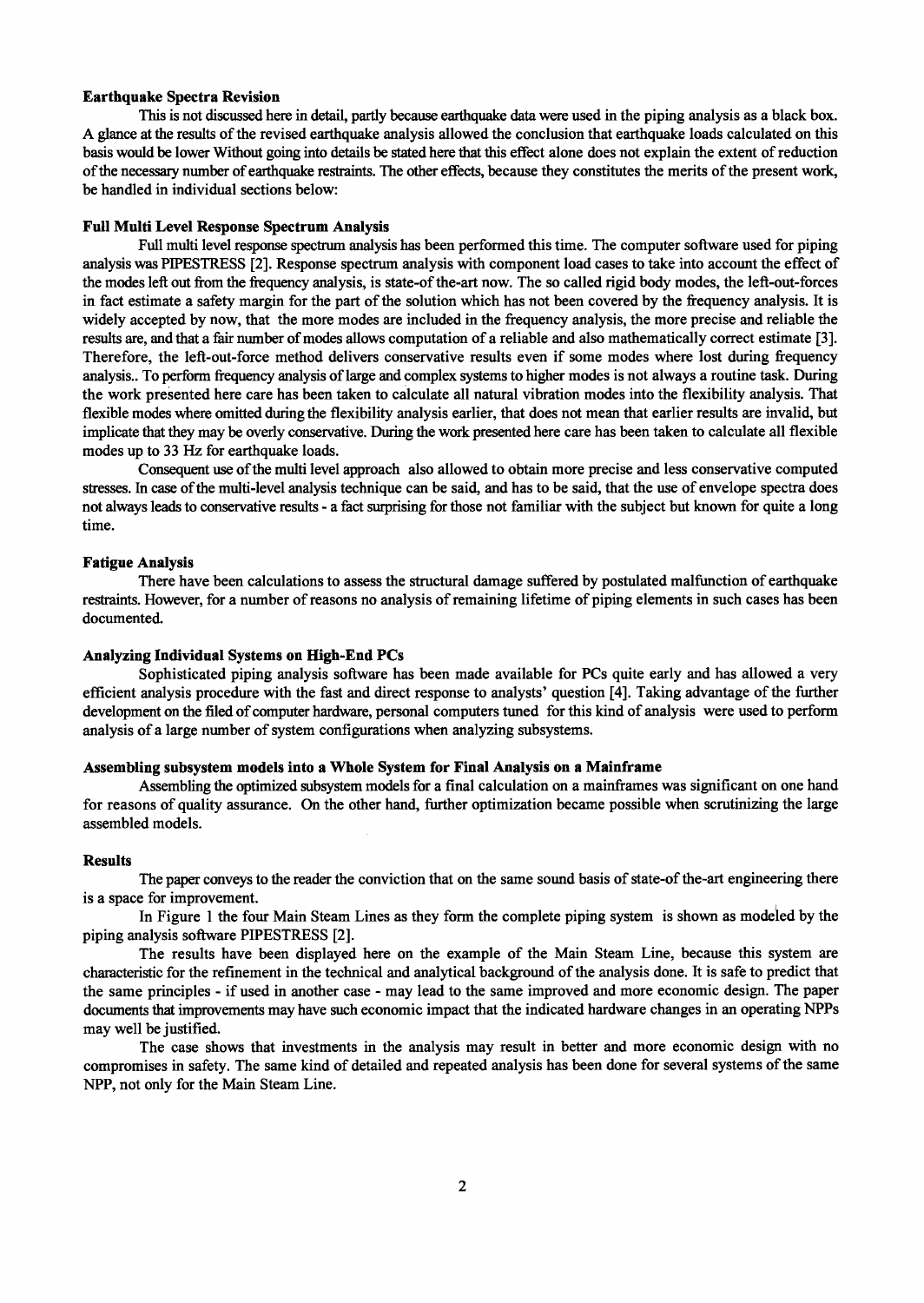

Figure I Isometric view of the complete Main Steam Line piping

The plot in Figure 2 displays the support system of two of the four Main Steam Lines in Figure 1. The subsystem in Figure 2 was individually analyzed on a PC based workstations, before going to the mainframe with more or less completed concept for the new configuration. In the plot in Figure 2 some supports have been tagged and commented below to show what kind of suggested changes have been individually examined:

The support denoted with A has been replaced by a spring support.

The support denoted with B has been replaced by a restraint to linear translation.

The support denoted with C has simply been released.

Final recommendation consisted in two suggested configuration change package. In the first one the changes did not require further structural analyzes of support structures. In the second package implementation of the changes has required analysis of piping support structures (to see if the higher loads are still allowable, and in some cases possibly hardware changes to reinforce those supports which would prove nor strong enough to carry the new load.

The first package resulted suggesting the release of total of 8 (eight) snubbers, with no need for further analysis of piping and support structure and with minor hardware changes.

The second package resulted in suggesting elimination of additional 12 (twelve) snubbers. In this case, however, at some locations where earlier snubbers restrained the pipe, the linear restraints are needed instead of the snubbers have calculated loads that much above earlier loading that the support structure needs to be reinforced.

No advantage of fatigue analysis was taken at the end to assess effect of possible malfunction of earthquake snubbers on remaining lifetime of piping elements.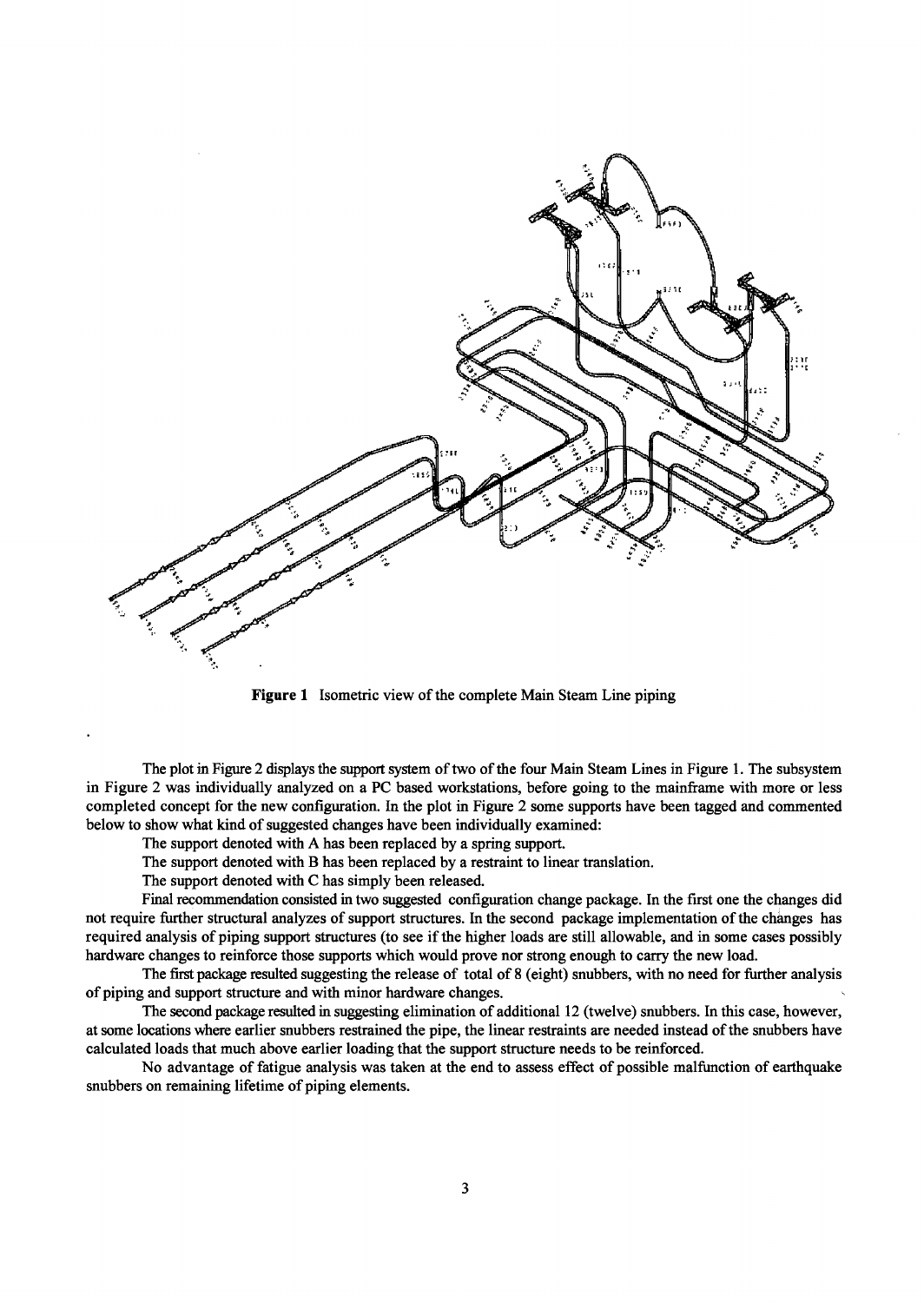

Figure 2 Isometric view of a subsystem indication the piping supports

Having performed an analysis to this detail, and having assembled such a complete model, the opportunity has presented itself to perform fatigue analyzes to determine incremental damages suffered during postulated or eventual malfunction (say temporarily blocked) snubbers. If the system is still fit for service during postulated events like earthquake, plus a series of other specified events like startups, shutdowns, load changes, etc., that can easily be determined if a large and complete computer model has been developed that far. However, no such steps beyond preliminary calculations have been take by the present authors in the present so far.

# **SUMMARY**

A repeated analysis of the complete piping system of a large power plant has been presented. A single piping system model has been developed which has involved during analysis all steam lines from the containment to the turbines. Consequent use of multi level response analysis technique using results from repeated building structural analysis, careful evaluation of consequences of possible changes in the piping support structures allowed to suggest two piping support configuration. One configuration is with a reduced number of earthquake snubbers and with simple implementation procedure. The other one is with a larger number of snubbers which can be eliminated at the cost of reinforcing or computationally qualifying some piping supports.